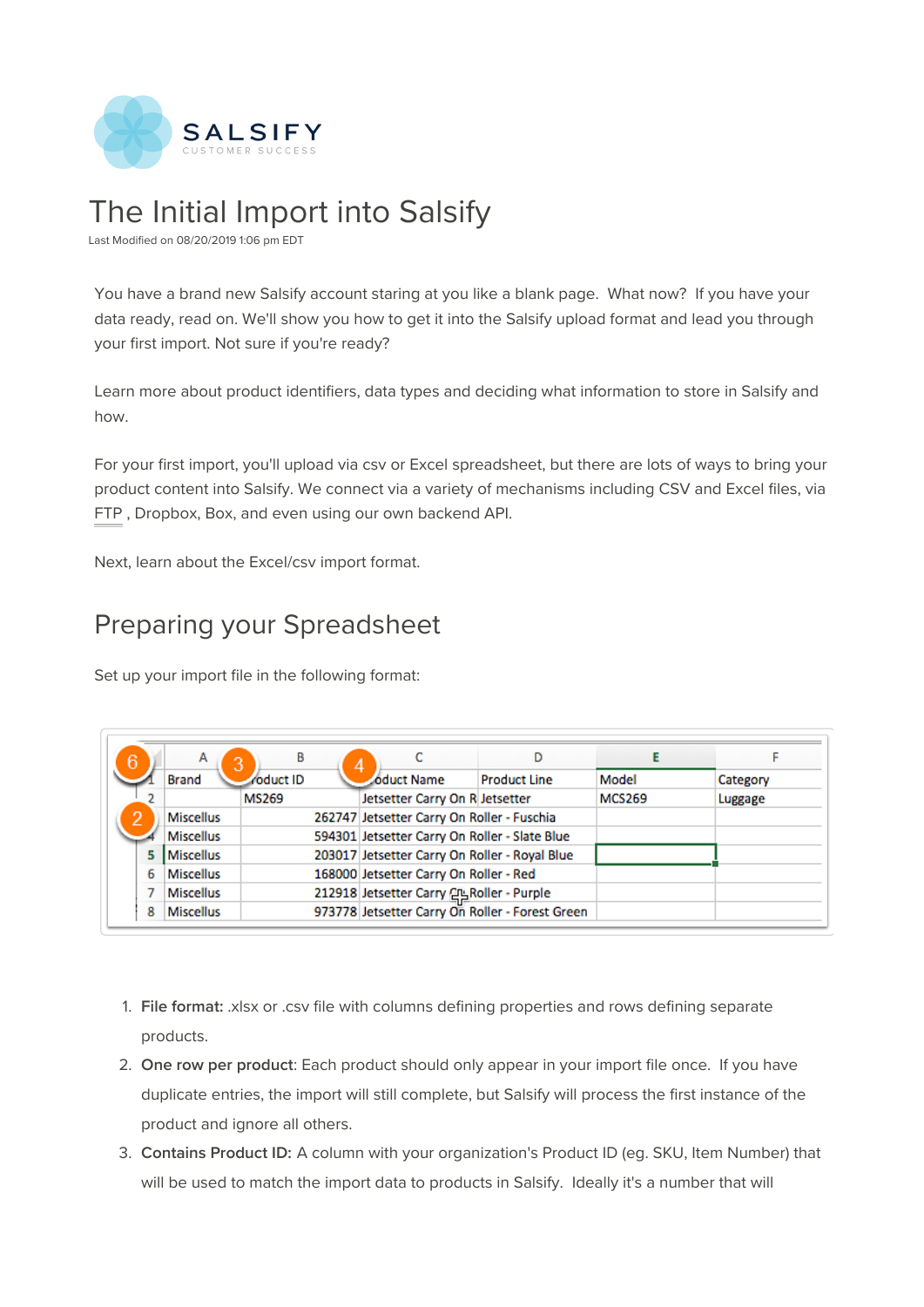permanently identify the product, though you can change a value manually in Salsify if needed. This initial import will set the product ID and going forward, each product import will be required to contain this property.

- 4. **Contains Product Name**: The first import also requires you to choose the Product Name. This will be the main identifying name in Salsify, and appears at the top of the product page with the Product ID. Like Product ID, Product Name is a property that gets set permanently with the initial import. Subsequent imports do not need to contain Product Name, however.
- 5. **First Tab Only:** Your import data on the first tab of your workbook Salsify will ignore information on other tabs of your workbook, so be sure to move any data you want to import to the first tab position.
- 6. **A single header row:** Headers must be in row 1 of your spreadsheet, with a header for each column of information you're importing. Header names don't have to be the exact names you want to use in Salsify. You can add the names you want to use during the mapping process.
- 7. **Each column has a header**: Be sure that each column has a header and no stray information exists in other columns. If a row contains information that doesn't have a header, Salsify will skip processing all the information for that row and report an error.

Other formatting notes:

- **Multiple values for the same property** (like bullet points or keywords) can be added either by creating multiple columns with the same header, or by adding a separator between values in the same column. Just be sure that your separator doesn't appear in the data you're adding. Comma is the most common separator, however when you import, you can set it to whatever you used in your spreadsheet.
- **Hierarchical values** can be added through import for picklist / category properties. Format with the parent and variant levels in the same cell with a separator between them. For example, if you were adding a category called  $Carry-on$  inside the  $Lugqqq$  category, you would represent it in the spreadsheet as Luggage>Carry-on and the separator is >. You can use any character as the separator - just be sure it doesn't appear in any of your values.
- **Hidden or filtered columns or rows** in your import sheet will still be imported to Salsify. If you don't want to make changes to the hidden information, remove it from your sheet before uploading, or you can set your import to ignore whole columns of your spreadsheet.

## Uploading the Spreadsheet

First, you'll upload your spreadsheet, then you'll set how you want your information stored and start your import to Salsify.

Click the Select File button to choose the spreadsheet you would like to upload, or find your file and drag and drop it into the box to start the upload automatically. Next you'll tell Salsify how you want your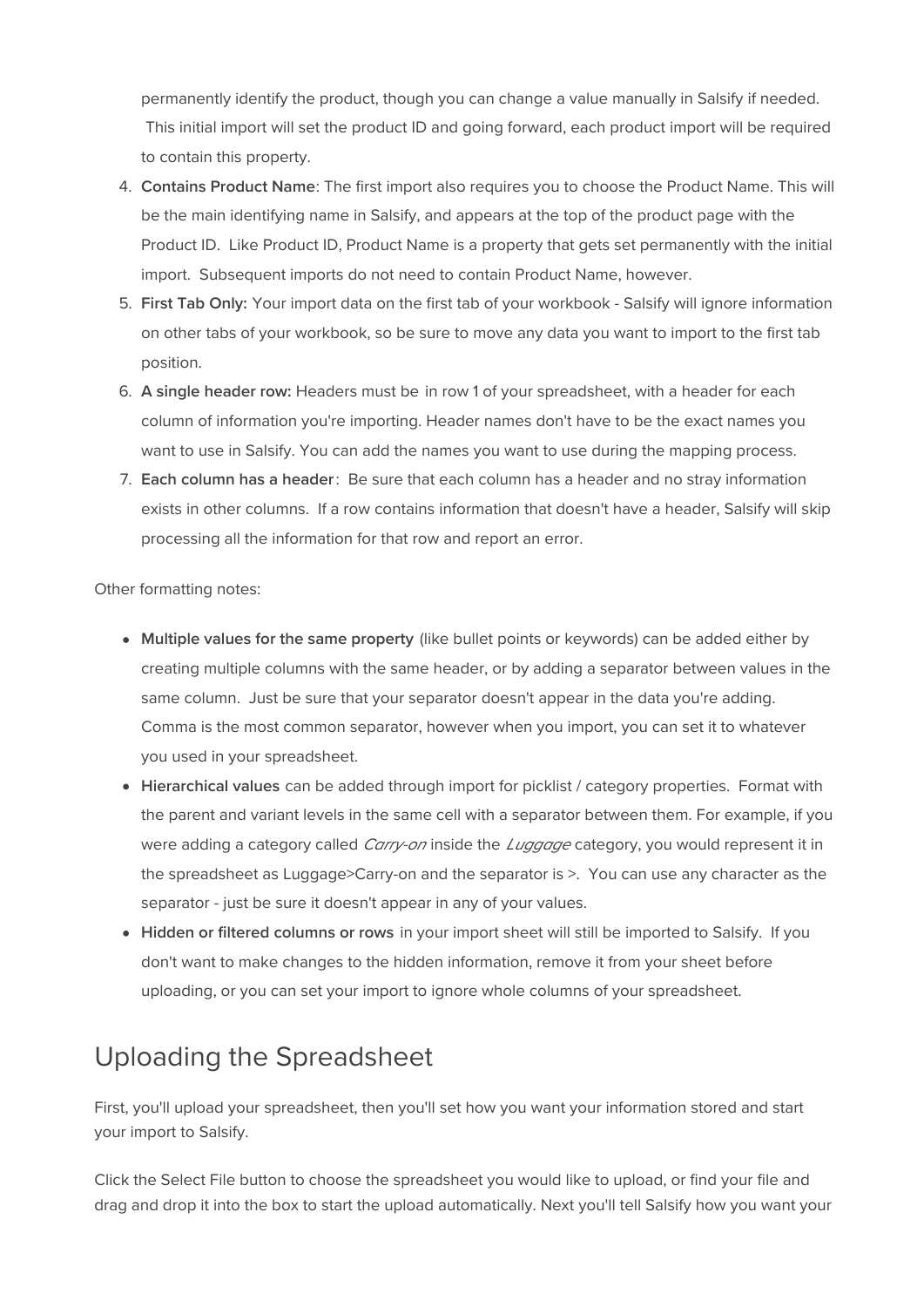| <b>Viewing Products</b>                                                                |
|----------------------------------------------------------------------------------------|
| You don't yet have any products loaded. Get started by clicking the Select File button |
| below, or drag a CSV/Excel(.xlsx) file containing products onto the dashed area.       |
| $\Box$ Select File                                                                     |
| > Learn More About Imports                                                             |
|                                                                                        |

### Name Your Import

After the upload is done, you will be directed to the import preview screen.

The first option you have is to name your import. Imports are named the spreadsheet name you imported by default. You can save, edit, rerun and view the data that was imported after they're completed, so it's best practice to give them names that are meaningful to your organization.

Click the pencil next to the name to edit it.

|                                                           | . The 'Brand' column maps to the Product ID role.<br>. The 'Product Name' column maps to the Product Name role.<br>• The 'Category' column has type Picklist / Category. | You can change the mapping for a column simply by clicking on it. Salsify started by automatically guessing that: |                     |                 | $\times$        |
|-----------------------------------------------------------|--------------------------------------------------------------------------------------------------------------------------------------------------------------------------|-------------------------------------------------------------------------------------------------------------------|---------------------|-----------------|-----------------|
| First Import.xlsx<br>Configure Product Information Import |                                                                                                                                                                          |                                                                                                                   |                     | <b>O</b> Cancel | Start Import    |
|                                                           | All required mappings are set - you can start the import.                                                                                                                |                                                                                                                   |                     |                 |                 |
| View as:<br>Mappings                                      | Summary (Read-only)                                                                                                                                                      |                                                                                                                   |                     |                 | Actions $\sim$  |
| <b>Brand</b>                                              | <b>Product ID</b>                                                                                                                                                        | <b>Product Name</b>                                                                                               | <b>Product Line</b> | Model           | <b>Category</b> |
|                                                           | <b>MS269</b>                                                                                                                                                             | Jetsetter Carry On Roller                                                                                         | Jetsetter           | <b>MCS269</b>   | Luggage         |

Type the name of your import in the box and either cilck the green checkmark or press Enter/Return to save your import name.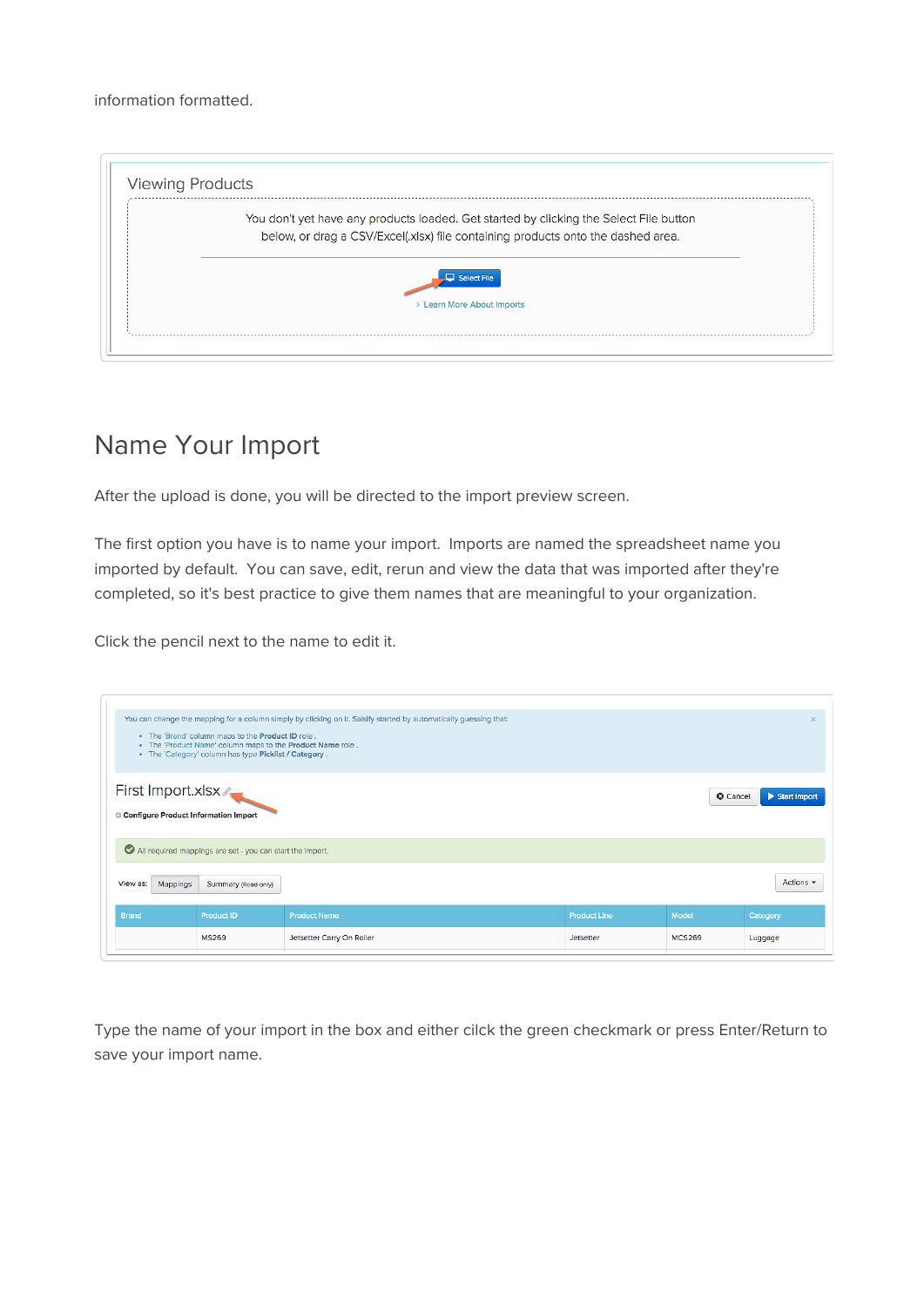| Initial Import | ×<br>Configure Product Information Import                 |  |
|----------------|-----------------------------------------------------------|--|
|                |                                                           |  |
|                | All required mappings are set - you can start the import. |  |
|                |                                                           |  |

### Reviewing Your Uploaded File

After the upload is done, you will be directed to the import preview screen.

Salsify automatically maps product properties based on column headers. A message in a light blue box at the top of the screen will let you know any guesses that Salsify made about how to map the columns in your spreadsheet. In the example below, Salsify has guessed which columns in the uploaded spreadsheet should act as a Product ID and a Product Name.

|                                                           | . The 'Brand' column maps to the Product ID role.<br>. The 'Product Name' column maps to the Product Name role.<br>• The 'Category' column has type Picklist / Category. | You can change the mapping for a column simply by clicking on it. Salsify started by automatically guessing that: |                     |                 | $\times$        |
|-----------------------------------------------------------|--------------------------------------------------------------------------------------------------------------------------------------------------------------------------|-------------------------------------------------------------------------------------------------------------------|---------------------|-----------------|-----------------|
| First Import.xlsx<br>Configure Product Information Import |                                                                                                                                                                          |                                                                                                                   |                     | <b>O</b> Cancel | Start Import    |
|                                                           | All required mappings are set - you can start the import.                                                                                                                |                                                                                                                   |                     |                 |                 |
| View as:<br>Mappings                                      | Summary (Read-only)                                                                                                                                                      |                                                                                                                   |                     |                 | Actions $\sim$  |
| <b>Brand</b>                                              | <b>Product ID</b>                                                                                                                                                        | <b>Product Name</b>                                                                                               | <b>Product Line</b> | Model           | <b>Category</b> |
|                                                           | <b>MS269</b>                                                                                                                                                             | Jetsetter Carry On Roller                                                                                         | Jetsetter           | <b>MCS269</b>   | Luggage         |

You can review the property mappings by clicking on one of the column headers.

| <b>Brand</b>     | Product ID   | <b>Product Name</b>                 | <b>Product Line</b> | Model         | Category |
|------------------|--------------|-------------------------------------|---------------------|---------------|----------|
|                  | <b>MS269</b> | Jetsetter Carry On Roller           | <b>Jetsetter</b>    | <b>MCS269</b> | Luggage  |
| <b>Miscellus</b> | 262747       | Jetsetter Carry On Roller - Fuschia |                     |               |          |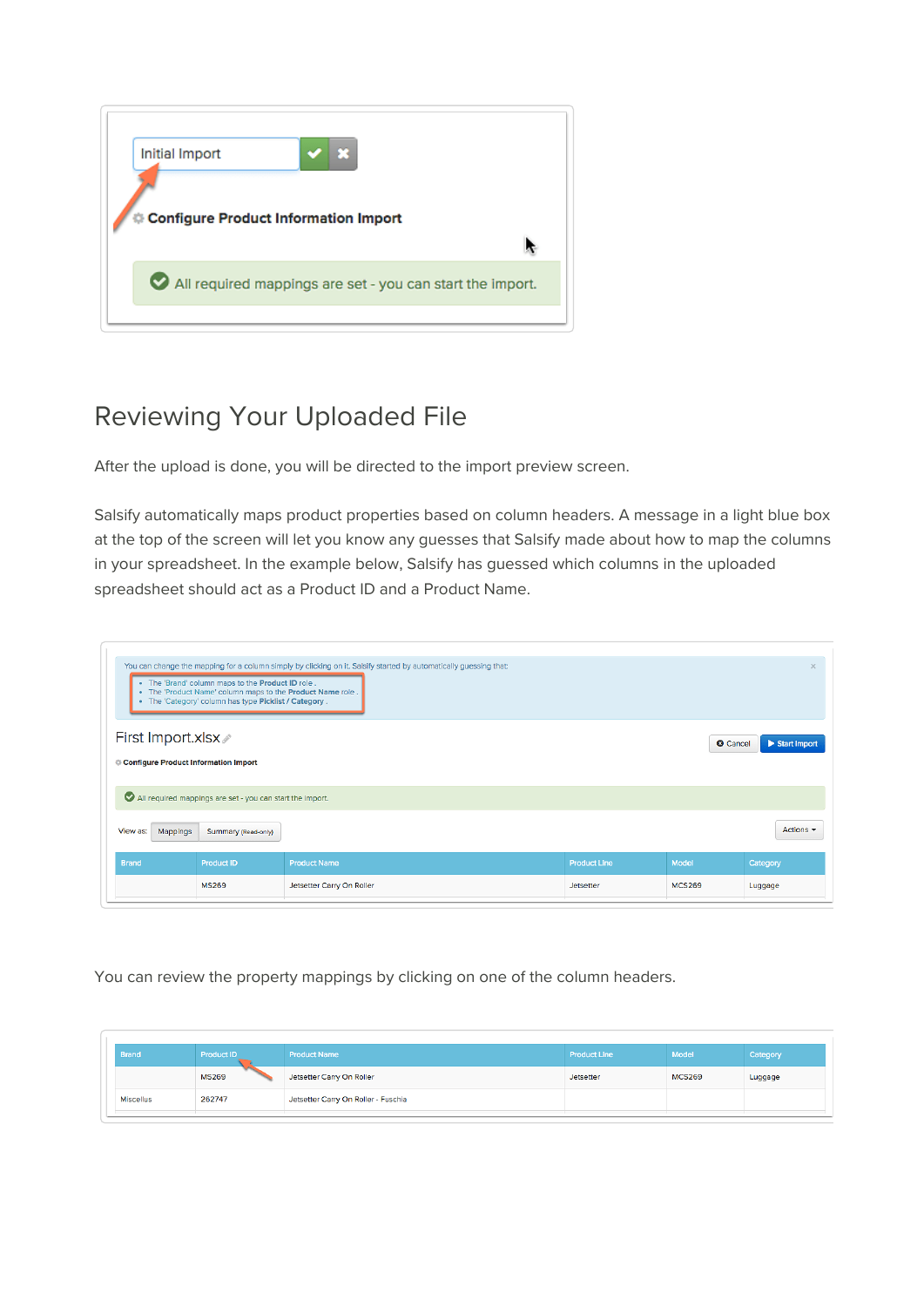#### Setting the Product ID and Product Name

The first time you do an import, you are required to chose the following:

- 1. Product ID (examples: SKU, Item Number or UPC)
- 2. Product Name

The product ID is the property used to uniquely identify a product. Any time a new product is added, or an existing product is updated, the import spreadsheet must contain a column that can be mapped to the product ID property.

For example, if you want to set the SKU as the product ID, you should select the SKU column, then click on the checkbox next to This is the Product ID.

| $\left\langle \left($ |                        | <b>Product ID</b>         |                         | D |
|-----------------------|------------------------|---------------------------|-------------------------|---|
| LCO621                | Map To                 | Product ID (New Property) | $\overline{\mathbf{v}}$ |   |
| 773865                | Data Type              | String                    | v                       |   |
| 6256346               | This is the Product ID |                           |                         |   |
| 958931                |                        | This is the Product Name  |                         |   |
| 584184                |                        |                           |                         |   |
| 888981                |                        |                           |                         |   |
| 888239                |                        |                           |                         |   |
| <b>MIR332</b>         |                        |                           |                         |   |
| 332617                |                        |                           |                         |   |
| 332618                |                        |                           |                         |   |

The product name property is used throughout Salsify as a human-friendly name of the product. Usually this will be a property like Item Name, Product Title or Product Description. Click on the checkbox next to This is the Product Name to set it.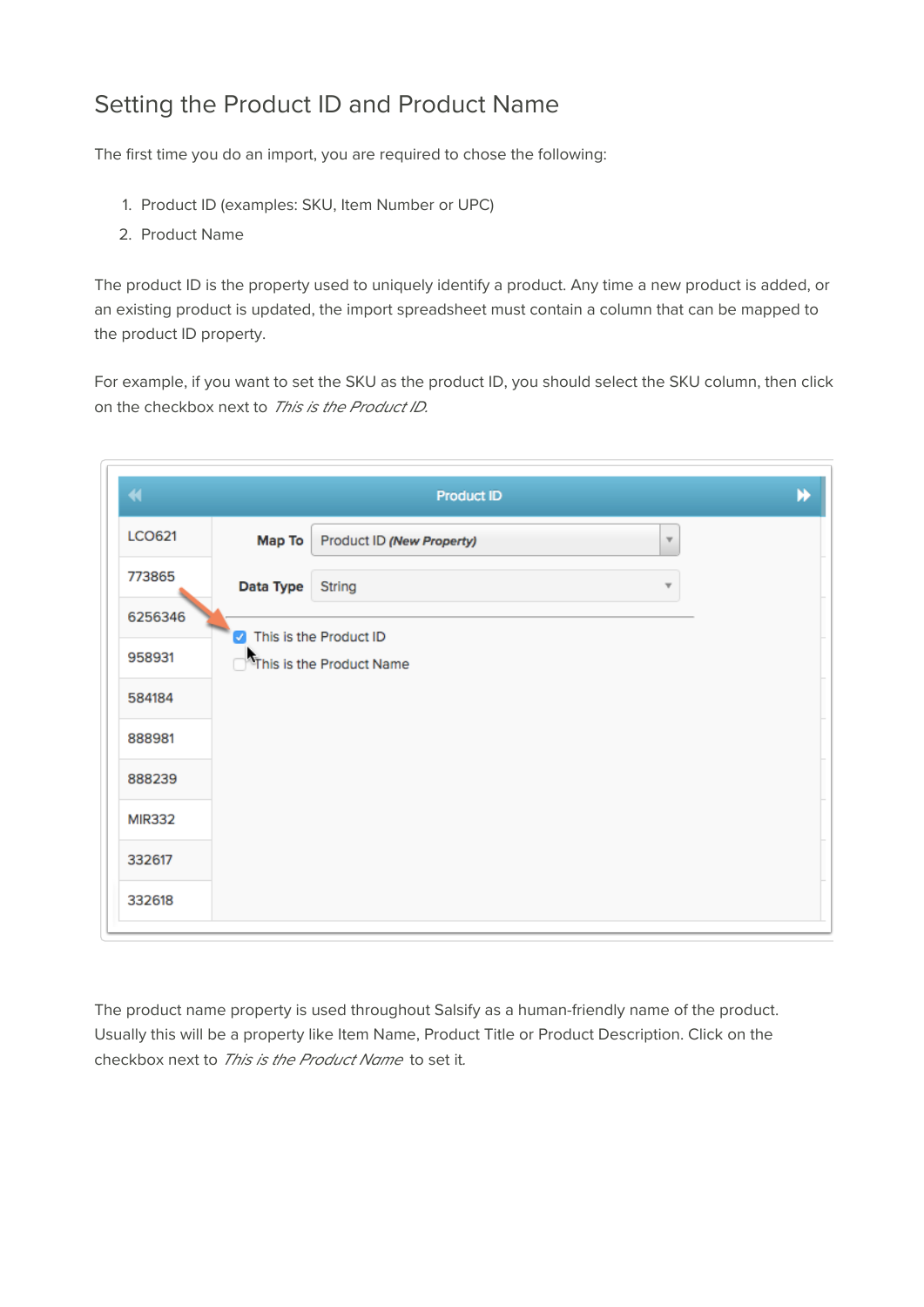| $\blacklozenge$                          | <b>Product Name</b> |                             |                         |  |  |  |
|------------------------------------------|---------------------|-----------------------------|-------------------------|--|--|--|
| Jetsetter Carry On Roller                | Map To              | Product Name (New Property) | $\overline{\mathbf{v}}$ |  |  |  |
| Jetsetter Carry On Roller - Fuschia      | Data Type           | <b>String</b>               | $\overline{\mathbf{v}}$ |  |  |  |
| Jetsetter Carry On Roller - Slate Blue   |                     | This is the Product ID      |                         |  |  |  |
| Jetsetter Carry On Roller - Royal Blue   |                     | This is the Product Name    |                         |  |  |  |
| Jetsetter Carry On Roller - Red          |                     |                             |                         |  |  |  |
| Jetsetter Carry On Roller - Purple       |                     | ¥                           |                         |  |  |  |
| Jetsetter Carry On Roller - Forest Green |                     |                             |                         |  |  |  |

#### Changing a Property Name

By default, Salsify will use the headers in your spreadsheet as property names unless you change them, and will try to guess the data type the property. If you are happy with the property name, skip to Choosing the Data Type.

To change the property name, start by clicking on the Map To drop-down box.

| Product Line (New Property)<br>Map To<br>Ŵ<br>Data Type<br><b>String</b><br>This is the Product ID | ۳<br>$\overline{\mathbf{v}}$ |
|----------------------------------------------------------------------------------------------------|------------------------------|
|                                                                                                    |                              |
|                                                                                                    |                              |
|                                                                                                    |                              |
| This is the Product Name                                                                           |                              |
| There are multiple values in this column                                                           |                              |
|                                                                                                    |                              |
|                                                                                                    |                              |
|                                                                                                    |                              |
|                                                                                                    |                              |

To rename the property: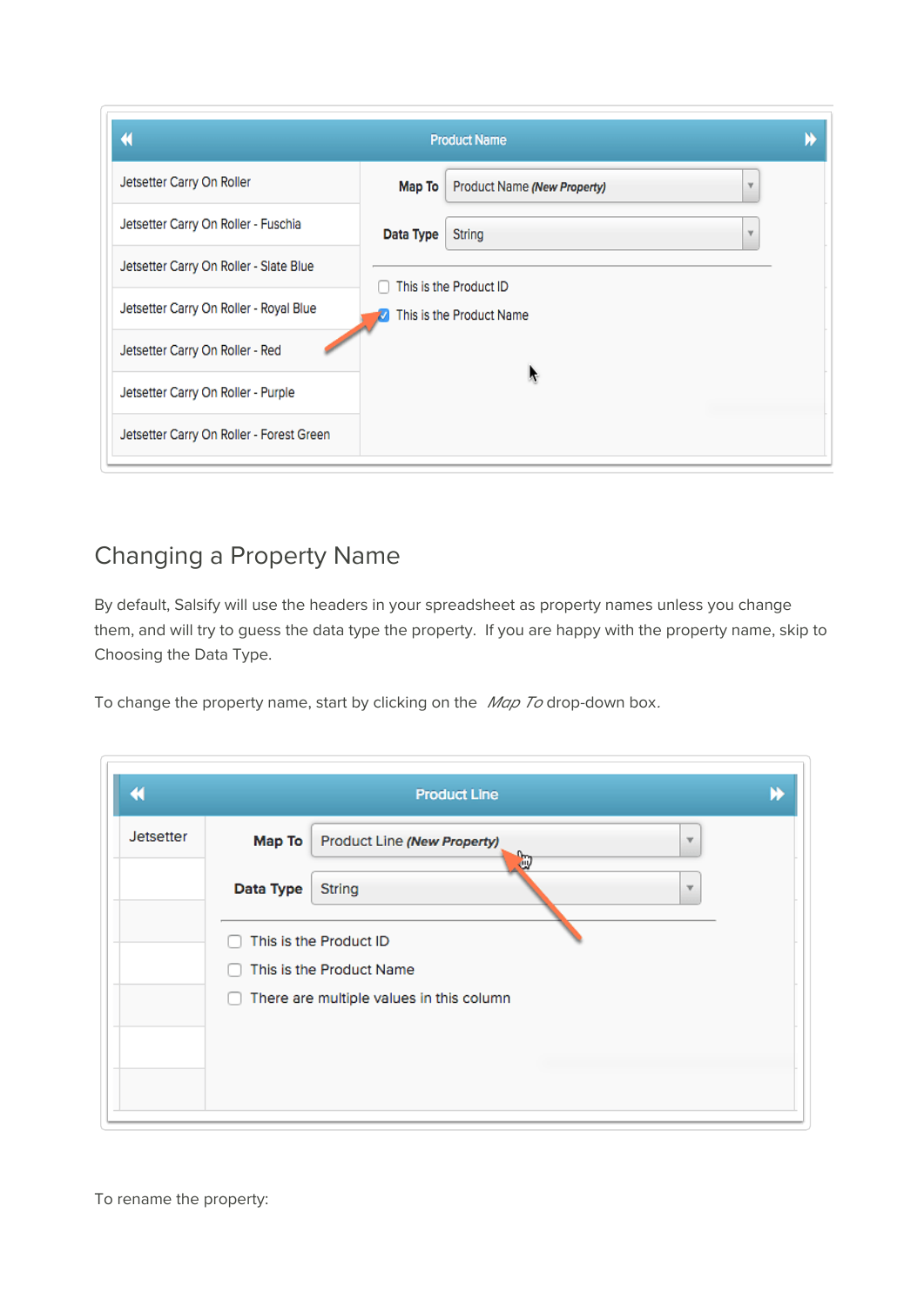- 1. Type the name of the new property you want to create in the box at the top of the drop-down list;
- 2. Click on the corresponding name from the drop down list below.

| €                |          | <b>Product Line</b>                       |   |  |
|------------------|----------|-------------------------------------------|---|--|
| <b>Jetsetter</b> | Map To   | Select a target, or type to rename.       | 业 |  |
|                  |          | Line                                      | u |  |
|                  | Data Tyr | Line<br>⊕                                 |   |  |
|                  |          | This is the Parent Product ID             |   |  |
|                  |          | This is the Related Product               |   |  |
|                  |          | There are <b>Product Profile Asset ID</b> |   |  |
|                  |          | <b>Don't Import</b>                       |   |  |
|                  |          | No existing properties match.             |   |  |

#### Choosing the Data Type

When you map a column to a new property, Salsify will guess an appropriate data type by looking at the content in the imported spreadsheet. You should review this guess and can change it if necessary by clicking the corresponding drop-down box.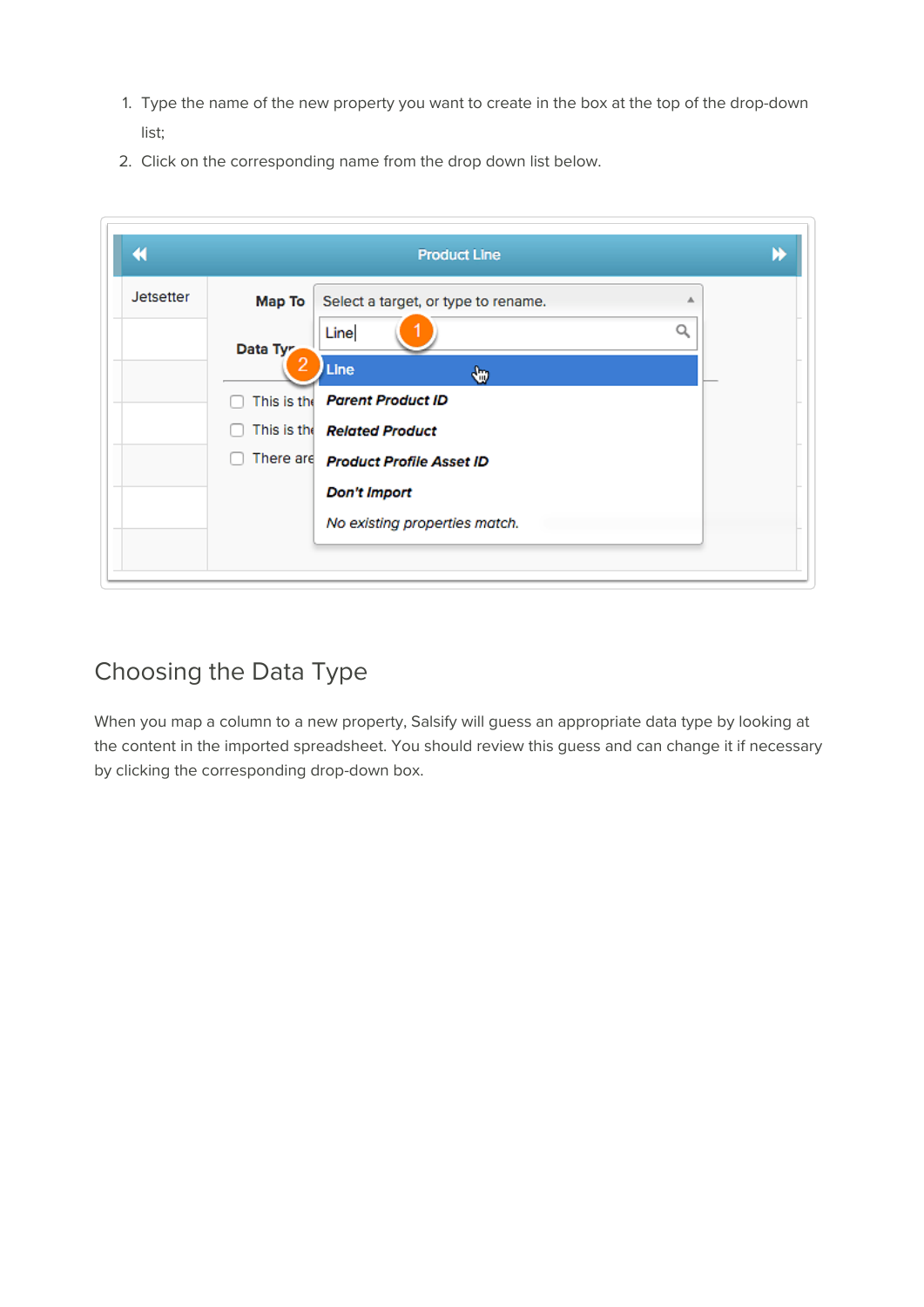

You can choose one of the following data types:

- *String* is the most common option and it's used when property values are simple text strings;
- Number is used for numeric data such as weights, dimensions, and quantities.
- *Date* is used for any properties that have dates, such as availability dates.
- Picklist/Category is used when there are a known set of property values to choose from (e.g. Brand, Category, or Country of Origin);
- Rich Text is used when the values are marked up with rich text formatting.
- $\bullet$  *Link* refers the values of URLs that link to arbitrary web pages. These values will be rendered as clickable links.
- HTML is a data type which is used when the values in the spreadsheet contain HTML content.
- Digital asset is used if the property value is a URL link to an image or other digital asset (PDF, video, document).
- $\rightarrow$  Yes / No is used if the property value is a Yes or No value (e.g. "Batteries Required?")

For more detailed information about property types, see Data Property Types

#### Skipping an Entire Column

If a column contains information that you don't want to import into Salsify, you can choose to skip the entire column by selecting *Don't Import* from the drop-down.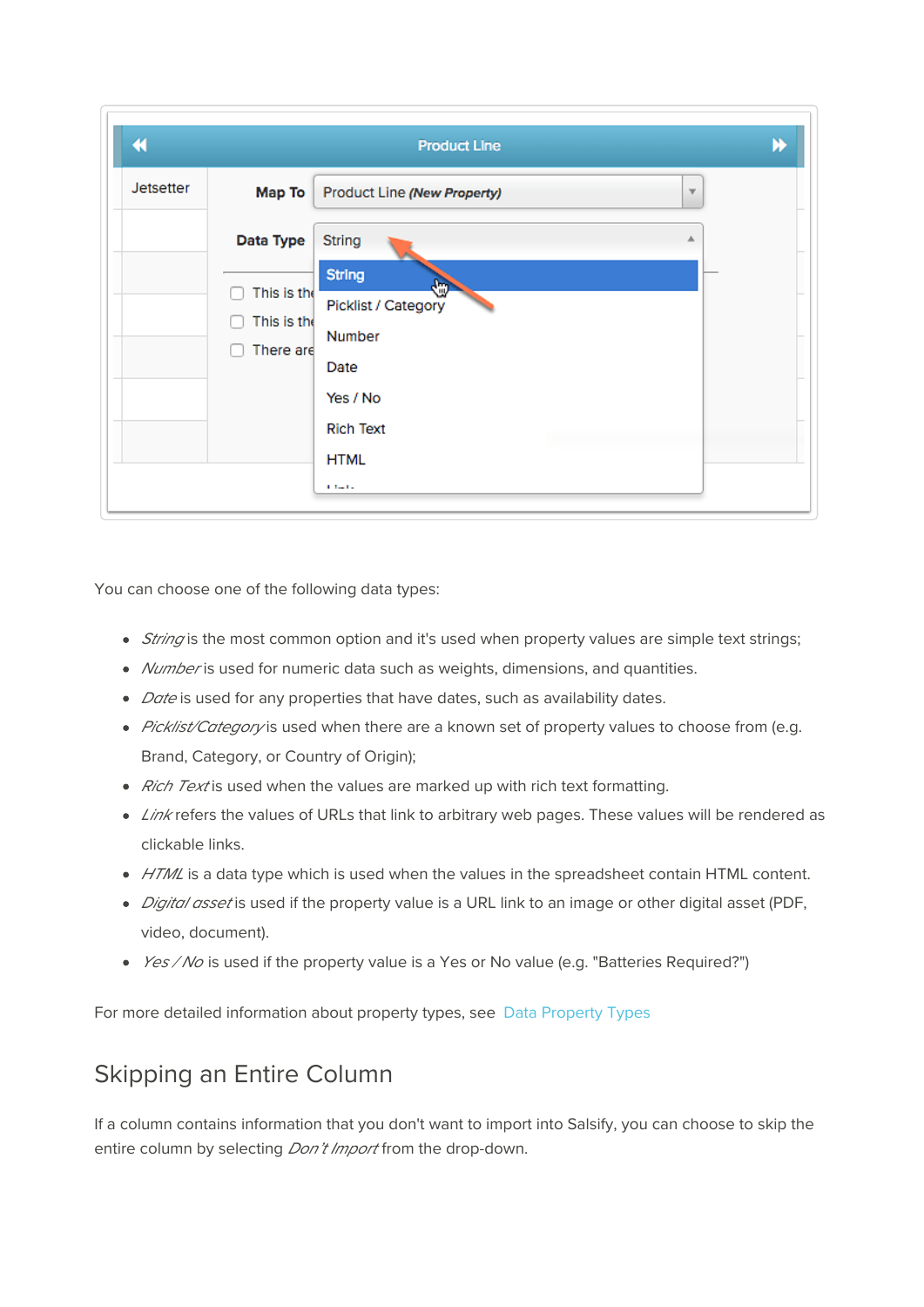| K             |           | Model                               |  |
|---------------|-----------|-------------------------------------|--|
| <b>MCS269</b> | Map To    | Select a target, or type to rename. |  |
|               | Data Type | Q                                   |  |
|               |           | Model                               |  |
|               |           | This is the Parent Product ID       |  |
|               |           | This is the <b>Related Product</b>  |  |
|               |           | There are Product Profile Asset ID  |  |
|               |           | Don't Import<br>⊕                   |  |
|               |           |                                     |  |
|               |           |                                     |  |

### Columns with Multiple Values

If you have multiple property values in a single column of the import spreadsheet, check There are multiple values in this column. This must be checked to import the values as multiple values rather than a single value.

| €                                          |                 | keywords                                                |   |
|--------------------------------------------|-----------------|---------------------------------------------------------|---|
| polycarbonate, 360 degree rollers, hard-si | Map To          | Keywords (Existing Property)                            | v |
|                                            | Data Type       | <b>String</b>                                           | v |
|                                            |                 | This is the Product ID                                  |   |
|                                            | П               | This is the Product Name                                |   |
|                                            |                 | There are multiple values in this column, delimited by: |   |
|                                            | Comma           |                                                         |   |
|                                            | $\bigcirc$ Pipe |                                                         |   |
|                                            | Space           |                                                         |   |
|                                            | Tab             |                                                         |   |
|                                            | Newline         |                                                         |   |
|                                            | Other           |                                                         |   |
|                                            |                 |                                                         |   |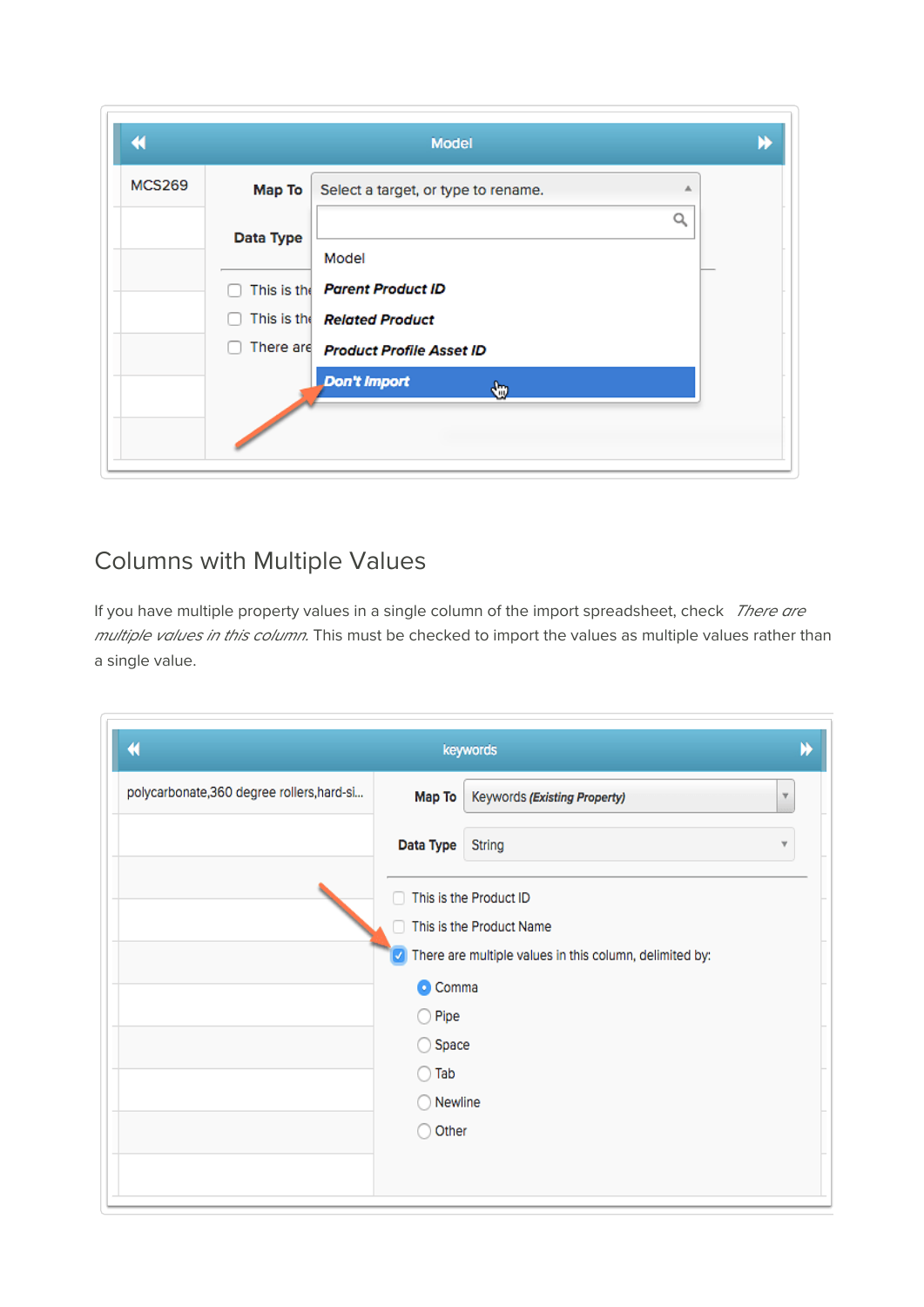The delimiter indicates what separates the multiple values in the column. You can select one of the predefined delimiters from the list, or select Other and insert the delimiter in the text box next to it.

| €       |           | Category                                                             | H |
|---------|-----------|----------------------------------------------------------------------|---|
| Luggage | Map To    | Category (New Property)<br>$\mathbf{v}$                              |   |
|         | Data Type | Picklist / Category<br>v                                             |   |
|         | V         | There are multiple values in this column, delimited by:              |   |
|         | Comma     |                                                                      |   |
|         | Pipe      |                                                                      |   |
|         | Space     |                                                                      |   |
|         | Tab       |                                                                      |   |
|         | Newline   |                                                                      |   |
|         | Other     |                                                                      |   |
|         | $\sqrt{}$ | New values should automatically be added to this picklist / category |   |
|         |           | New values are hierarchical                                          |   |

In the example below, the *Item Image* column has multiple image URLs separated by the pipe character ("|").

|    | A                                                                                                                                                           |
|----|-------------------------------------------------------------------------------------------------------------------------------------------------------------|
|    | <b>Item Images</b>                                                                                                                                          |
|    | http://images.salsify.com/image/upload/s--mcSYZ-1H--/gdcfyjmjxsvoav5gupz6.png http://images.salsify.com/image/upload/s--J7gBfhMK--/egh5gxuewfahjfr5f0vr.png |
| 3  | http://images.salsify.com/image/upload/s--BXbDgMmr--/kbm0ys9daef5wbzmyjgi.png http://images.salsify.com/image/upload/s--C_BMGVNb--/h81oagsvalfgxst78mpu.png |
| 4  | http://images.salsify.com/image/upload/s--9waLz8Cv--/ter0jsqdgn0c0gurmkfd.png http://images.salsify.com/image/upload/s--68ER6LU1--/uytdyhny9q71vvgcnd3f.png |
| 5  | http://images.salsify.com/image/upload/s--Kz2fhUzG--/aeksfysiiivojulhswkv.gif http://images.salsify.com/image/upload/s--hBbY2VOa--/pbntroeyz7hbhepugzuv.png |
| 6  | http://images.salsify.com/image/upload/s--yGBSLHJ---/qs7bwkieh8sdzdnydr6k.png http://images.salsify.com/image/upload/s--Xsw5QExQ--/itxqfmyksj2nnr1gvh78.png |
|    | http://images.salsify.com/image/upload/s--KclP6u09--/lwkz6t9auta7hyy41x31.png http://images.salsify.com/image/upload/s--ofO2ekOY--/pnwxdsieodhvz7yij4hv.png |
| 8  | http://images.salsify.com/image/upload/s--xs4yaa80--/bu3qzolmqlpnpvje4tty.png http://images.salsify.com/image/upload/s--RLk_7-vL--/l6j1sixnbnguzzbr2lwa.png |
| 9  | http://images.salsify.com/image/upload/s--qJN2crx4--/sugbwmv07jaarkm5l5fa.png http://images.salsify.com/image/upload/s--8TuvwgU4--/nklw3ef1qblwp49oohz0.png |
| 10 | http://images.salsify.com/image/upload/s--G3yF_FcZ--/ufz9pqzdpshkzfh8jsv7.png http://images.salsify.com/image/upload/s--4-yE5Tqp--/uj3mnq0u9waadpgtipys.png |
| 11 | http://images.salsify.com/image/upload/s--1655OjvU--/wohsdmw97xhohhyrgaje.png http://images.salsify.com/image/upload/s--SJp55iPa--/abykikheumemhdwtmrag.png |
| 12 | http://images.salsify.com/image/upload/s--dawIZ-9K--/ky01w64bn0j1npicuuhx.png http://images.salsify.com/image/upload/s--RLaWgqWH--/ukgikzbidmr2zw3ioqoh.png |
| 13 | http://images.salsify.com/image/upload/s--Wtb8euZD--/aj5ecmtwz1qrpmzth0k0.png http://images.salsify.com/image/upload/s--07ZODGmu--/jstlffgqcpmaugzxz5th.png |
| 14 | http://images.salsify.com/image/upload/s--jGTV8bcy--/zag1czq2uu24nfc4vvpv.png http://images.salsify.com/image/upload/s--JBt2LVeH--/parveqih5oqfnnmkftuf.png |
|    | http://images.salsify.com/image/upload/s--m9JR26i7--/zocql60e9kvzlompd1in.png http://images.salsify.com/image/upload/s--xhX49W55--/hgeo6xviwsjgi9lgidcu.png |

After you're finished configuring your spreadsheet data information, click on *Start Import.*